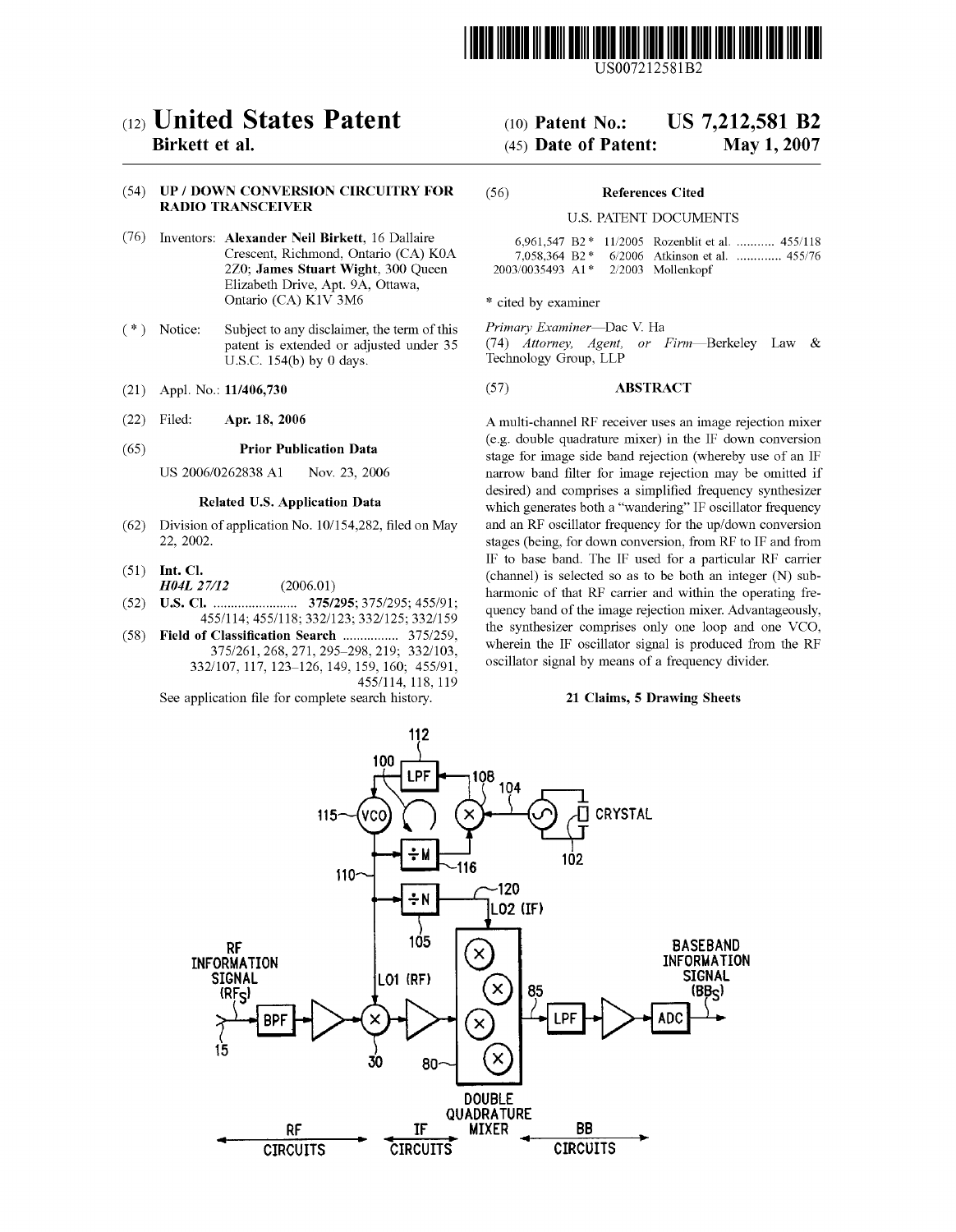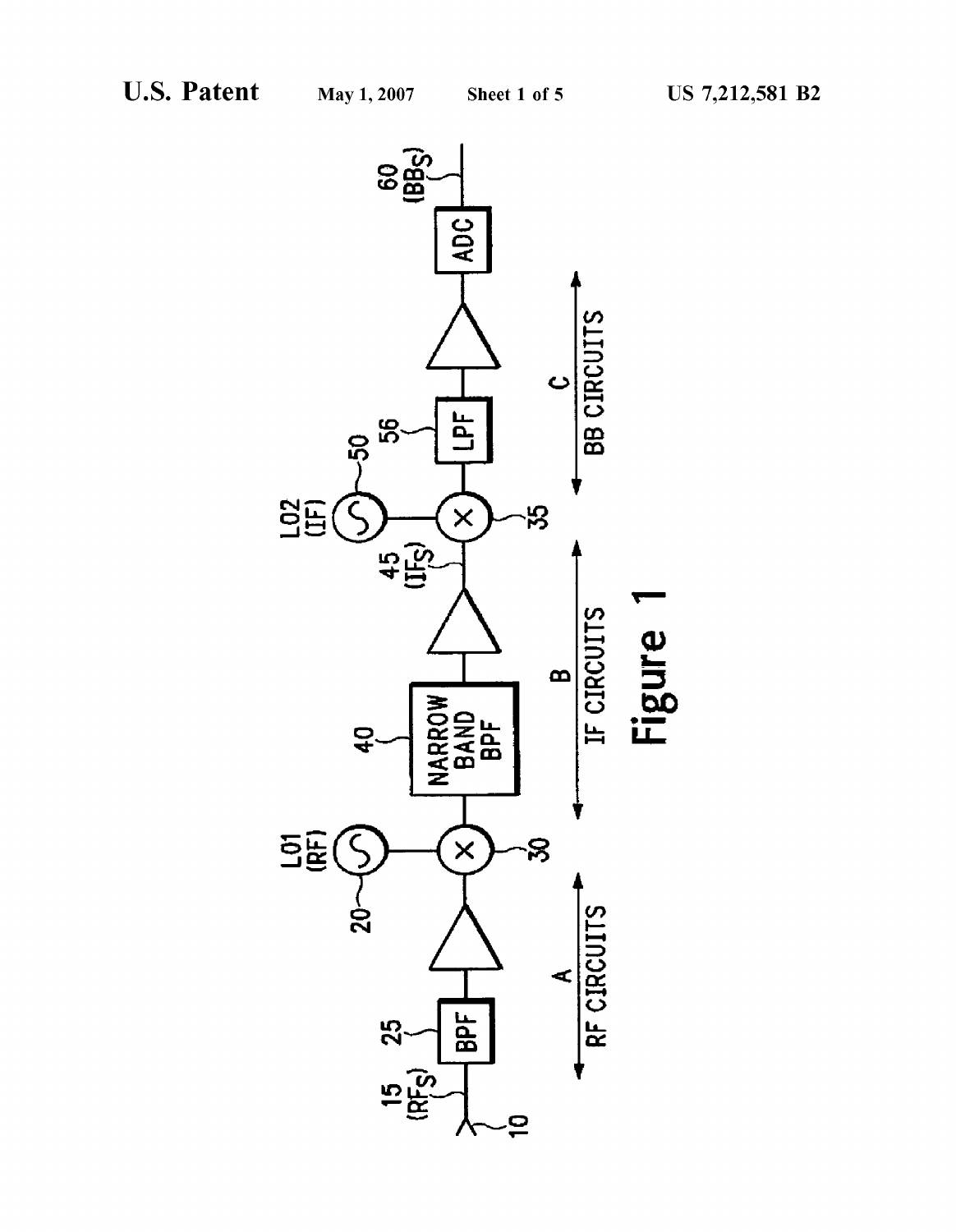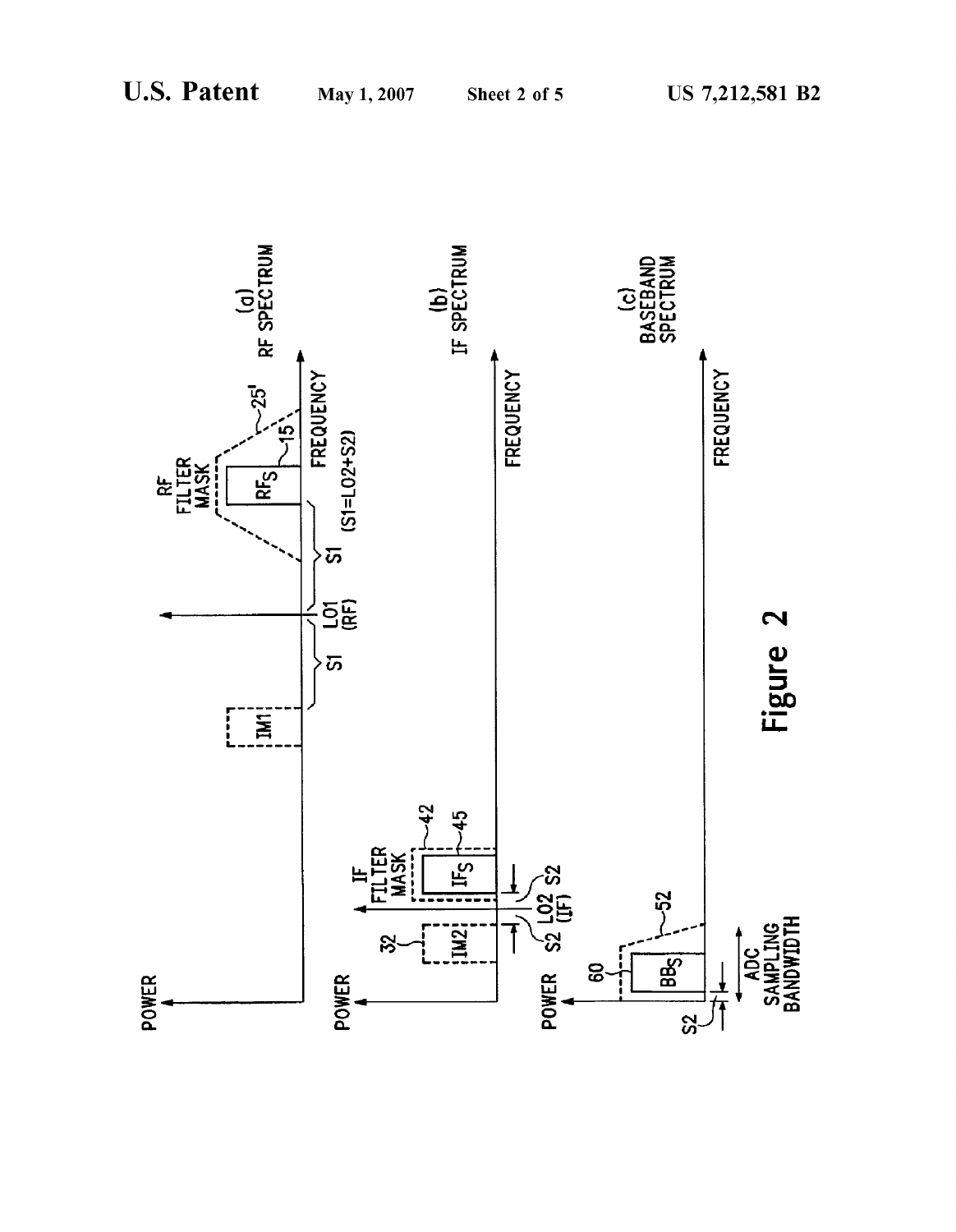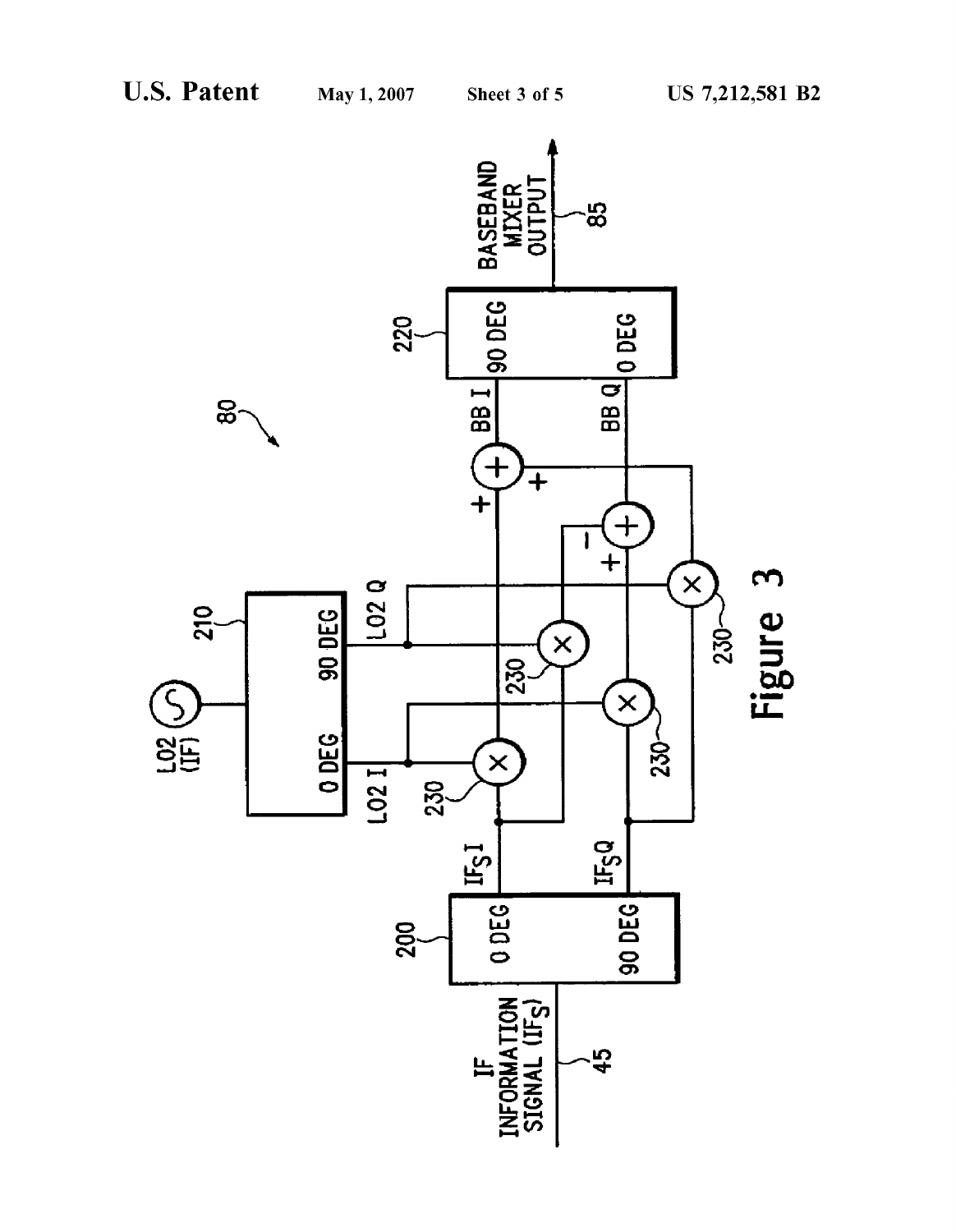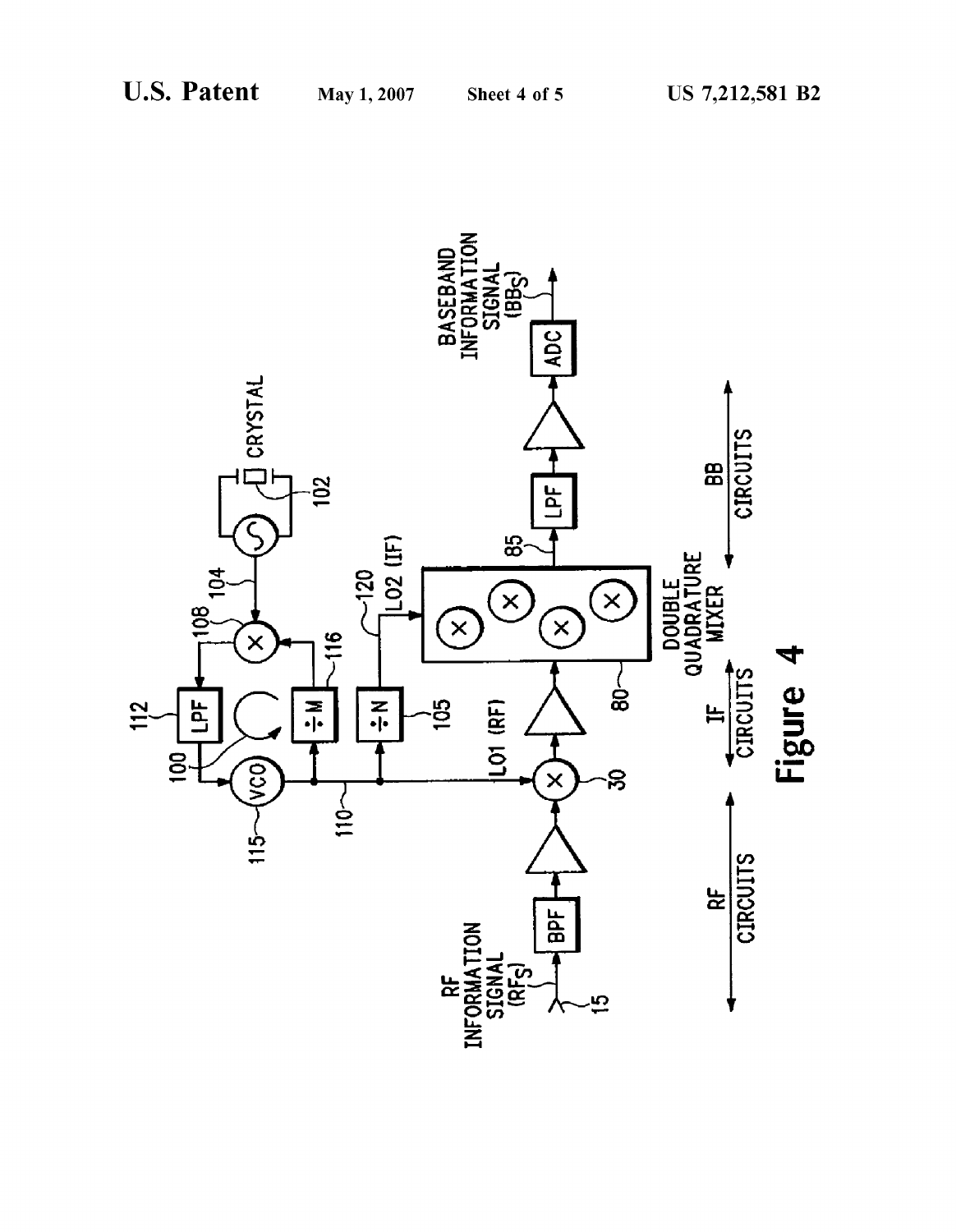| <b>RECEIVER LO1</b><br>$(RF)$ (MHz) | <b>RECEIVER LO2</b><br>$(\mathbf{IF}) \cdot (\mathbf{M} \mathbf{Hz})$ | <b>DIVIDE</b><br>RATIO M |
|-------------------------------------|-----------------------------------------------------------------------|--------------------------|
| 4662                                | 518                                                                   | 259                      |
| 4680                                | 520                                                                   | 260                      |
| 4698                                | 522                                                                   | 261                      |
| 4716                                | 524                                                                   | 262                      |
| 4734                                | 526                                                                   | 263                      |
| 4752                                | 528                                                                   | 264                      |
| 4770                                | 530                                                                   | 265                      |
| 4788                                | 532                                                                   | 265                      |

Figure 5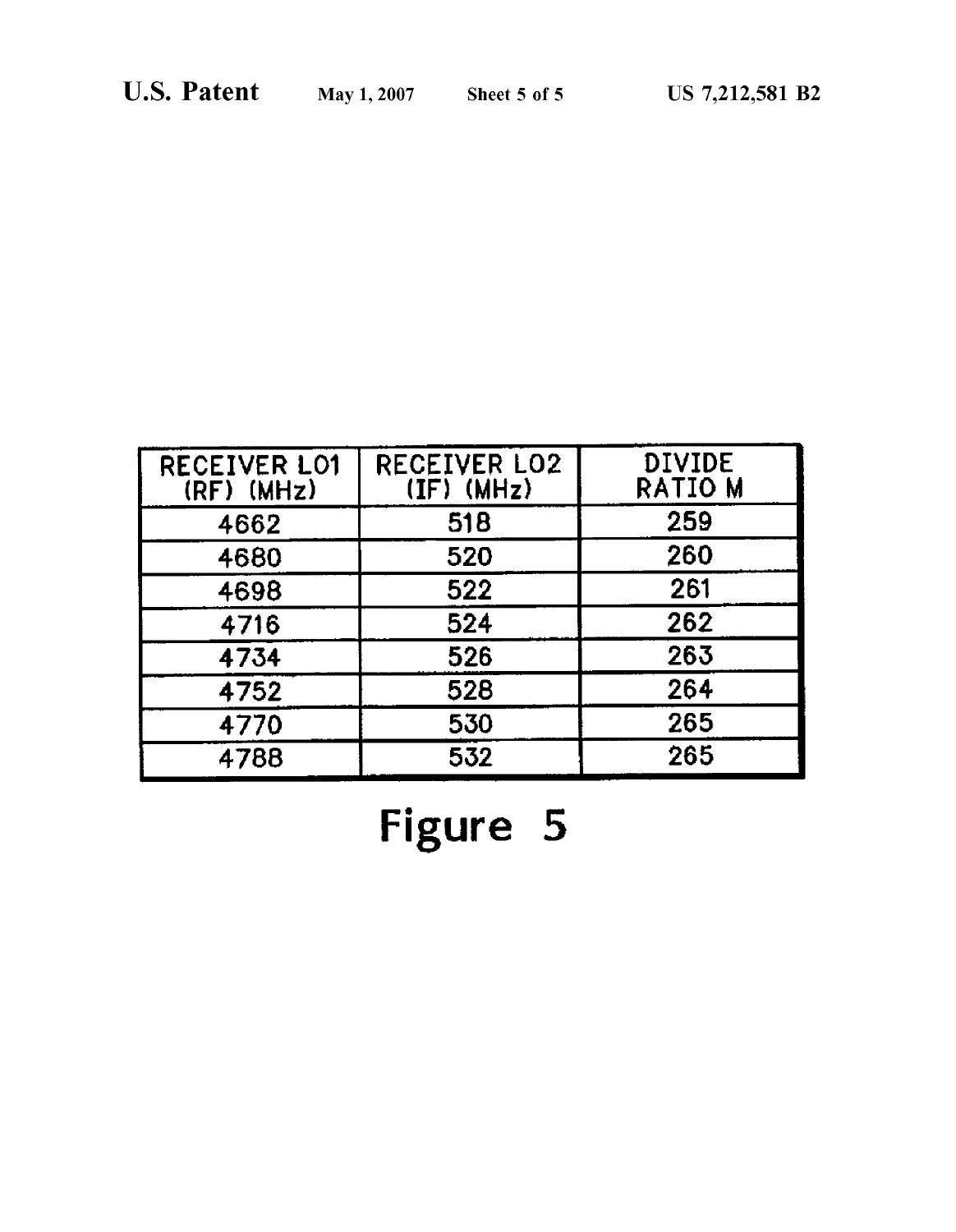10

 $\overline{\mathbf{S}}$ 

20

# UP / DOWN CONVERSION CIRCUITRY FOR RADIO TRANSCEIVER

#### CROSS-REFERENCE TO RELATED APPLICATIONS

The present application is a divisional of U.S. application Ser. No. 10/154,282 filed May 22, 2002 (pending) by inventors Alexander Neil Birkett and James Stuart Wight.

#### FIELD OF THE INVENTION

The invention relates to circuitry for a radio transceiver and in particular to up and down conversion circuitry which uses a single frequency synthesizer for both the RF (radio 15 frequency) and IF (intermediate frequency) stages of fre quency up and down conversion.

### BACKGROUND

In the transmitter portion of a transceiver used for com municating digital data, a baseband information signal is typically scrambled, encoded, and interleaved before being modulated and then up-converted to a radio frequency, and  $\alpha$  amplified, for radio (wireless) transmission. The receiver  $\alpha_{25}$ portion of the transceiver performs the reverse processes including down-converting a received RF signal to base band.

As is well known by persons skilled in the art, in a traditional heterodyne receiver the up and down conversion 30 from baseband to RF and from RF to baseband, respectively, is done in two stages to introduce an intermediary frequency (IF). In the up conversion process (converting from base band to RF), a first stage uses an IF oscillator signal and a second stage uses an RF oscillator signal. This two-stage 35 process is used because the side band signals (referred to as the image side band and the desired side band) that would result from a single stage up or down conversion would require the use of a high Q, off-chip filter to extract the information signal (representing a relatively high cost solu-  $_{40}$ tion).

For the two-stage up conversion process in the transmit ter, the baseband information signal is first converted to an IF band information signal (this first stage being the up-IF band information signal (this first stage being the up conversion IF stage) by multiplying the baseband signal by 45 an IF oscillator signal using a mixer. This produces two side band signals centred around the IF. To extract the IF band information signal a narrow band filter is used (i.e. this filter being sufficiently narrow to exclude any signals in the undesired image band or IF carrier feed-through signal). In 50 the second stage (being the up-conversion RF stage) the filtered IF band information signal is again converted to a higher frequency band, this time to an RF band information signal, by multiplying the IF band information signal by an RF oscillator signal using a mixer. This produces two side 55 band signals centred around the RF but, because the fre quency spread between them is at least twice the IF, the desired band signal can be filtered out using a relatively simple (low Q) band pass filter.

In a multi-channel transceiver several different adjacent 60 band RF information signals are received. At each down conversion stage of the receiver, this results in the presence of undesired signals in the image band for a desired infor mation signal and these undesired signals must be excluded. For the first down conversion stage (referred to herein as the 65 down conversion RF stage), a mixer multiplies the RF information signal by an RF oscillator signal and this results

in adjacent band RF signals being translated to adjacent band IF signals. To extract the desired IF band information signal from these other adjacent band signals, a narrow band filter is used. In the second stage (referred to herein as the down conversion IF stage) the extracted IF band information signal is again down-converted by multiplying the IF band information signal by an IF oscillator signal using a mixer. This produces the desired base band information signal.

In the foregoing traditional heterodyne down conversion architecture it is necessary to provide a sufficiently low IF frequency to permit sufficient filtering to occur to achieve high levels of rejection of the adjacent band signals, and in particular, the image side band signals.

More recently, with the development of an on-chip double quadrature mixer (also known as a complex mixer), a new receiver architecture is being proposed which would use the good tracking ability of a double-quadrature mixer to achieve substantial rejection (e.g. 40 dB) of the undesired image band signal. It is proposed in the industry that such use of a double-quadrature mixer will be used in conjunction with use of the narrow band IF filter of the traditional architecture to complement the results of filtering. As for the traditional architecture, this new architecture which makes use of a double-quadrature mixer topology is also limited to a relatively low IF because the known double-quadrature mixers are non-operative at high RF frequencies. It is known that a realizable double-quadrature mixer is presently lim ited to maximum operating frequency of about 500 MHz.<br>Since the usage of a narrow band filter at the IF frequency

band fixes the IF frequency, the known heterodyne receiver architectures require a frequency synthesizer that is able to "tune" all RF channel frequencies to a single IF frequency. For example, for a receiver designed to receive RF infor mation signals in accordance with the 802.11a 5 GHz wireless standard, the receiver must be able to tune to each of the 8 different RF channels defined by this standard. In addition, it must provide a constant value IF oscillator signal to down-convert the IF band information signal to base<br>band. This need for both a tunable and a fixed frequency signal for the heterodyne down-conversion process has been fulfilled in known receivers by a relatively complex fre quency synthesizer design incorporating at least two feed back loops with individual VCO's (voltage controlled oscil

Accordingly, there is a need for an improved design for transceiver up and down converters. In addition, there is a need for a transceiver up and down converter using a simplified frequency synthesizer.

#### SUMMARY OF THE INVENTION

In accordance with the invention down conversion cir cuitry is provided for use in a radio transceiver for down converting, in two stages, a received RF information signal to a base band information signal, wherein a first stage converts the RF information signal to an IF information signal and a second stage converts the IF information signal to the base band information signal. A mixer component down converts the RF information signal to the IF informa tion signal using an RF oscillator signal. An image rejection mixer component (e.g. a double quadrature mixer) down converts the IF information signal to the base band signal using an IF oscillator signal, the down converting achieving substantial image signal rejection (e.g. 40 dB). A frequency synthesizer generates each of the RF and IF oscillator signals whereby the IF oscillator signal is an integer (N) sub-harmonic of the RF oscillator signal and the frequency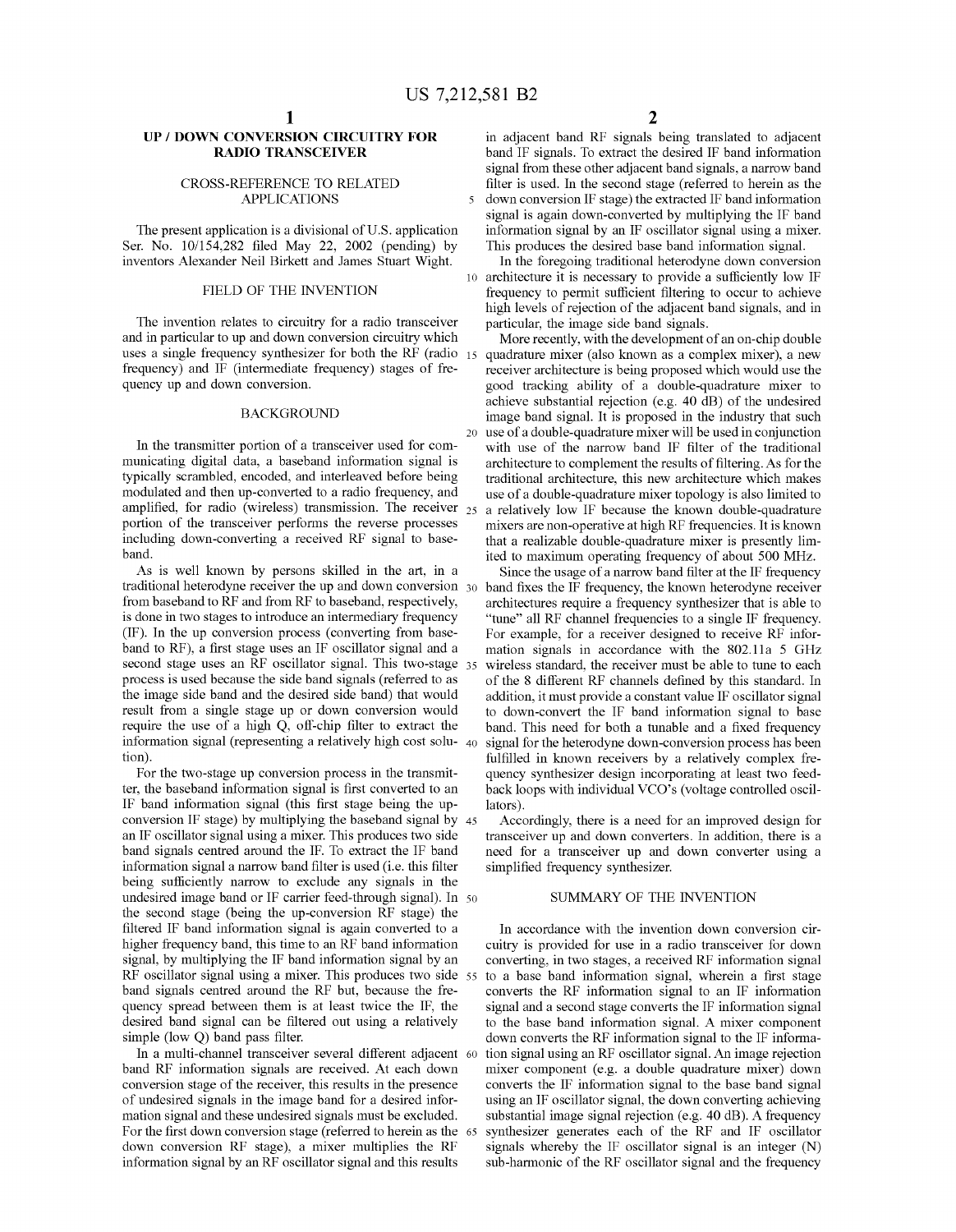value of the IF oscillator signal is pre-selected to be within the operating frequency band of the image rejection mixer component. For use in a multiple channel transceiver, the frequency synthesizer generates RF and IF oscillator signals for each channel of the multiple channels and each IF oscillator signal is of a different frequency from one channel to another.

The frequency synthesizer preferably comprises a first frequency divider configured for dividing the RF oscillator signal frequency for each channel by an integer value N to 10 produce the IF oscillator signal for that channel. A single feedback loop is preferably included, comprising a second frequency divider, a reference frequency source, multiplier means, low pass filter means and a voltage controlled oscillator wherein the RF oscillator signal is derived from 15 the output of the voltage controlled oscillator. The second frequency divider is configured for dividing the output of the voltage controlled oscillator by a preselected integer value M calculated to establish a desired frequency for the output of the voltage controlled oscillator based on the reference 20 frequency wherein a different value of M is preselected for each channel to establish an RF oscillator signal associated with that channel. In one exemplary embodiment the RF oscillator signals are spaced 18 MHz apart for the multiple channels, the IF oscillator signals are spaced 2 MHz apart 25 heterodyne receiver architecture in accordance with the for the multiple channels and the value N is 9.

Also in accordance with the invention there is provided a method for down converting, in two stages, a received RF information signal to a base band information signal wherein a first stage converts the RF information signal to an IF 30 information signal and a second the stage converts the IF information signal to the base band information signal. The RF information signal is down converted to the IF informa tion signal using an RF oscillator signal. The IF information signal is down converted to the base band signal using image 35 rejection down conversion means for achieving substantial image signal rejection and an IF oscillator signal. Each of the RF and IF oscillator signals is generated whereby the IF oscillator signal is an integer (N) sub-harmonic of the RF oscillator signal, including preselecting the frequency value 40 dyne receiver is shown in FIG. 1 in which a local oscillator of the IF oscillator signal to be within the operating fre quency band of the image rejection down conversion means. The method may be applied for use in a multiple channel radio transceiver whereby the RF and IF oscillator signals are generated for each channel of the multiple channels and 45 each of the IF oscillator signals has a different frequency from one channel to another.

The invention further provides up conversion circuitry for use in a radio transceiver comprising an image rejection use in a radio transceiver comprising an image rejection mixer component configured for up converting the base 50 band information signal to the IF information signal using an IF oscillator signal, said up converting achieving substantial image signal rejection; a mixer component configured for up converting the IF information signal to the RF information synthesizer configured for generating each of the RF and IF oscillator signals whereby the IF oscillator signal is an integer (N) sub-harmonic of the RF oscillator signal and the frequency value of the IF oscillator signal is preselected to be within the operating frequency band of the image rejec- 60 tion mixer component. signal using an RF oscillator signal; and, a frequency 55

A method for up converting a base band information signal to an RF information signal is also provided and comprises up converting the base band information signal to the IF information signal using image rejection up conver- 65 sion means and an IF oscillator signal, whereby substantial image signal rejection is achieved; up converting the IF

information signal to the RF information signal using an RF oscillator signal; and, generating each of the RF and IF oscillator signals whereby the IF oscillator signal is an integer (N) sub-harmonic of the RF oscillator signal, includ ing preselecting the frequency value of the IF oscillator signal to be within the operating frequency band of the image rejection up conversion means.

## BRIEF DESCRIPTION OF THE DRAWINGS

An embodiment of the present invention is described in detail below with reference to the following drawings in which like references pertain to like elements throughout:

FIG. 1 is a schematic block diagram of a prior art traditional heterodyne receiver architecture;<br>FIGS.  $2(a)$ , (b) and (c) are frequency spectrum graphs

illustrating the relevant frequency spectrum occupied by signals received by a multi-channel transceiver during the RF, IF and BB (base band) down conversion stages, respectively:

FIG. 3 is a schematic block diagram of a component topology for a prior art circuit of an image rejection complex (double quadrature) mixer,

FIG. 4 is a schematic block diagram of a wandering IF invention in which a double quadrature mixer is used to achieve image side band rejection at the IF stage and the RF and IF oscillator signals are generated from the same fre quency synthesizer; and,

FIG. 5 is a table showing exemplary frequencies (LO1 and LO2) generated from the frequency synthesizer illus trated in FIG. 4 together with the corresponding integer values of M for the frequency divider within the synthesizer loop of FIG. 4.

## DETAILED DESCRIPTION OF ILLUSTRATED EMBODIMENT

A circuit architecture for the traditional prior art hetero LO1 20, providing an RF oscillator signal, is used for a first down conversion of an RF band information signal  $(RF)$  to an IF band signal using a mixer component 30, a second local oscillator LO2 50, providing an IF oscillator signal, is used for a second down conversion of the IF band informa tion signal (IF.) 45 to base band using a mixer 35 and a narrow band filter (BPF) 40 is provided to extract the IF, signal 45 at the IF stage prior to the second down conver sion. For a multi-carrier application, such as an embodiment implementing the 802.11a 5 GHz wireless standard, the local oscillator LO1 20, providing the RF oscillator signal, must

be tunable to multiple RF carrier frequencies.<br>FIG.  $2(a)$  illustrates portions of the frequency spectrum occupied by an exemplary RF signal received at a multi-channel receiver antenna 10 and FIGS.  $2(b)$  and  $(c)$  illustrate portions of the occupied frequency spectrum following the RF and IF down conversion stages, respectively. As shown by the filter mask outline 25' in FIG.  $2(a)$ , the received RF information signal  $(RF_s)$  15 is extracted from the received signal by a band pass filter 25 so as to exclude signals in the adjacent band IM1. As is well understood in the art of radio communications, the frequency separation S1 between the RF local oscillator LO1 and the start of the RF, band is equal to IF (the intermediate frequency used to down convert the signal to baseband) plus any amount S2 that may apply. As shown by FIG.  $2(b)$  the first down conversion of RF, results in both an image side band signal IM2 32 and the desired IF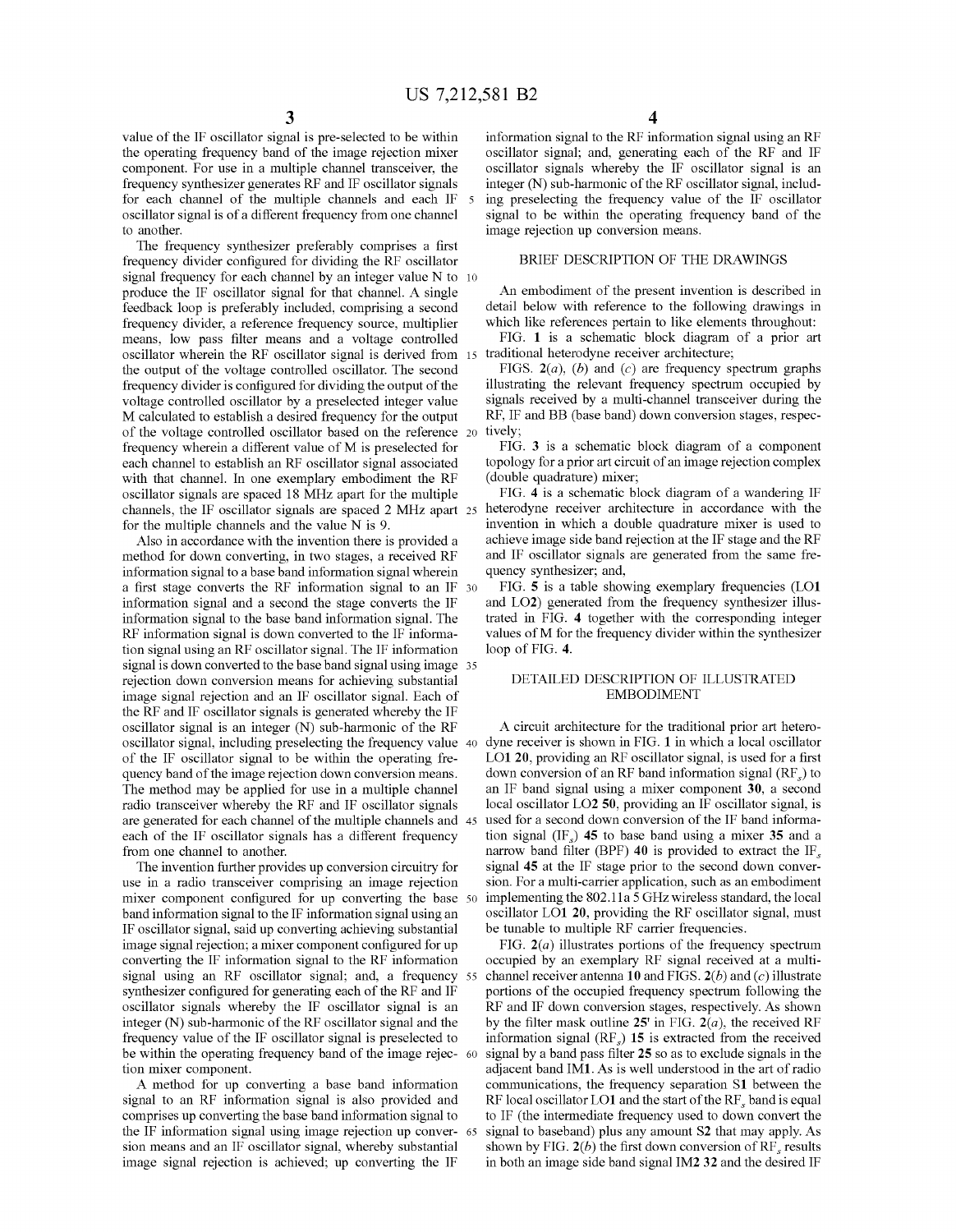information signal IF, 45 in close proximity thereto in the frequency spectrum (since the spectral bandwidth S2 between each of the signals  $IF_s$  and  $IM2$  and the local oscillator LO2 is just the small amount of bandwidth between DC and the start of the base band information signal  $BB_s$ , as shown by FIG.  $2(c)$ ). Because the bandwidth S2 is relatively small it is necessary that a narrow band filter be used, as shown by the dotted outline 42, to extract the desired signal IF<sub>s</sub>. FIG.  $2(c)$  shows the result of the second down conversion of the information signal from IF to base 10 band where the base band information signal BB, is extracted using a low pass filter 56 as shown by the dotted outline 52.

FIG. 3 is a schematic block diagram of a component topology for prior art circuitry for a double quadrature 15 (complex) mixer 80. As is well-known in the art the double quadrature mixer 80 processes an input signal comprising a desired IF band information signal and an undesired IF image band signal to produce a base band output signal 85 comprising the information signal of the desired IF band 20 and, at the same time, reject the signal of the undesired image band. The input signal, which comprises the  $IF_s$  signal 45 in FIG. 3, is split into its quadrature components using a quadrature splitter 200 which calculates, in real time, the including that of the  $IF_s$  signal. Another quadrature splitter 210 produces quadrature oscillator signals. Combinations of these quadrature signals are multiplied by four mixers 230, as illustrated, and the multiplier outputs are added together and combined by a quadrature signal combiner 220 to 30 produce a base band output 85 of which any undesired image band signal component has been substantially rejected (e.g. signal rejection of 40 dB or more). As such, the mixer  $80$  is more generally referred to hereinafter as an image rejection more generally referred to hereinafter as an image rejection mixer component. The meaning of the term image rejection 35 mixer component herein means any suitable mixer, without limitation to a double quadrature mixer as used in the illustrated embodiment, configured to achieve substantial image rejection. sine and cosine of the time varying phase of the input signal 25

The inventor has determined that in a receiver employing 40 the more recent circuit architecture (i.e. an architecture which uses a complex i.e. double quadrature mixer in the IF down conversion stage for image side band rejection), the image rejection achieved by the complex mixer is sufficient to avoid any need to also use an IF narrow band pass filter 45 to extract IF<sub>s</sub> and reject (exclude) the IF image IM2. Further, the inventor has developed an improved receiver architec ture, comprising a simplified frequency synthesizer, which takes advantage of this determination. Specifically, the "wandering" IF frequencies whereby the IF band signal changes in direct relationship to changes from one RF frequency channel to another. The inventor's novel use of a wandering IF frequency in the down conversion circuitry of the receiver is combined with a realization of the  $IF$  oscil-  $55$ lator signal as an integer sub-harmonic of the received RF oscillator signal. As a result, the synthesizer of the down conversion circuitry of the invention advantageously com prises only one synthesizer loop 100 (see FIG. 4), wherein the IF oscillator signal is produced from the RF oscillator 60 signal by means of a simple frequency divider 105 (see FIG. 4). inventor has developed a receiver which uses preselected 50

FIG. 4 illustrates, in schematic block diagram form, a wandering IF heterodyne receiver architecture in accordance with the invention. An image rejection mixer component **80**, 65 in the illustrated embodiment being a double quadrature mixer, is used to achieve image side band rejection at the IF

6

stage and any use of a band pass filter to exclude undesired signals is optional only (not required). Since there is no longer a need for the prior art narrow band pass filter (such as filter 40), there is also no longer a need for the prior art limitation requiring a single fixed IF matched to such a filter. Instead, in accordance with the invention, the IF used for a particular RF carrier (channel) is preselected so as to be both an integer (N) sub-harmonic of that RF carrier and within the operating frequency band of the selected image rejection mixer component 80. For the down conversion circuitry of the illustrated embodiment of FIG. 4, which complies with the 802.11a 5 GHz wireless standard, the eight RF LO1 signals are those in the first column of the table of FIG. 5. As shown, the LO1 signals are spaced 18 MHz apart, starting at 4662 MHz and ending at 4788 MHz. The corre sponding preselected IF oscillator signals LO2, starting at 518 MHz and ending at 532 MHz, are integer (N) sub harmonics of those LO1 signal frequencies and obtained therefrom by means of a frequency divider 105 of which the division value N is 9.

Advantageously, because of the ability for the IF oscilla tor frequency to "wander" (i.e. to not be fixed to a narrow band pass filter frequency) in the down conversion circuitry of this invention and, in turn, the integer relationship<br>between the RF and IF oscillator signals, a simplified frequency synthesizer is used to generate the RF and IF oscillator signals. A single frequency synthesizer loop 100 is provided to generate all of the LO1 and LO2 signals required for a multi-channel receiver. As shown by FIG. 4, a refer ence frequency signal 104 is provided by a crystal 102 and this is input to the synthesizer feedback loop 100 comprising a multiplier 108, a low pass filter 112, a voltage controlled oscillator (VCO) 115 and a frequency divider 116. The frequency of the output of the voltage controlled oscillator 115 is locked by the loop 100 at a preselected frequency value for LO1 (the RF oscillator signal), based on the value applied to M. This is because the VCO output is divided by the frequency divider 116 and the signal produced by the divider is multiplied by the reference frequency such that any difference between the inputs to the multiplier results in a proportional signal being output from the filter 112 which would then change the VCO input and output until a steady state output is produced by the VCO equal to M times the reference frequency.

For the synthesizer of the illustrated embodiment a ref erence frequency of 18 MHz is selected and, accordingly, the integer values of M shown in FIG. 5 are preselected to produce the desired LO1 frequencies for a particular 802.11a 5 GHz application based on the particular reference fre quency selected. The values of M shown in FIG. 5 are calculated to produce the corresponding LO1 frequencies shown in the left-hand column of FIG. 5, these being the preselected RF oscillator signal frequencies of a multi channel (viz. 8 channel) 802.11a 5 GHz transceiver. For example, the first preselected RF frequency (LO1) is 4662 MHz so the value of M is required to be 259 for a reference frequency of 18 MHz (i.e.  $4662 \div 259 = 18$ ). Each of the values of M are selected in similar manner for the corre sponding RF oscillator signal use for the particular channel to which M is applied.

It is to be understood that in accordance with the present invention claimed herein it is not intended to limit the up/down conversion circuitry to any particular RF stage mixer component. For example, the mixer component 30 shown in FIG. 4 could be a quadrature mixer (i.e. two mixers) or a single mixer. Equally, the input and output signals of the image rejection mixer component 80 could be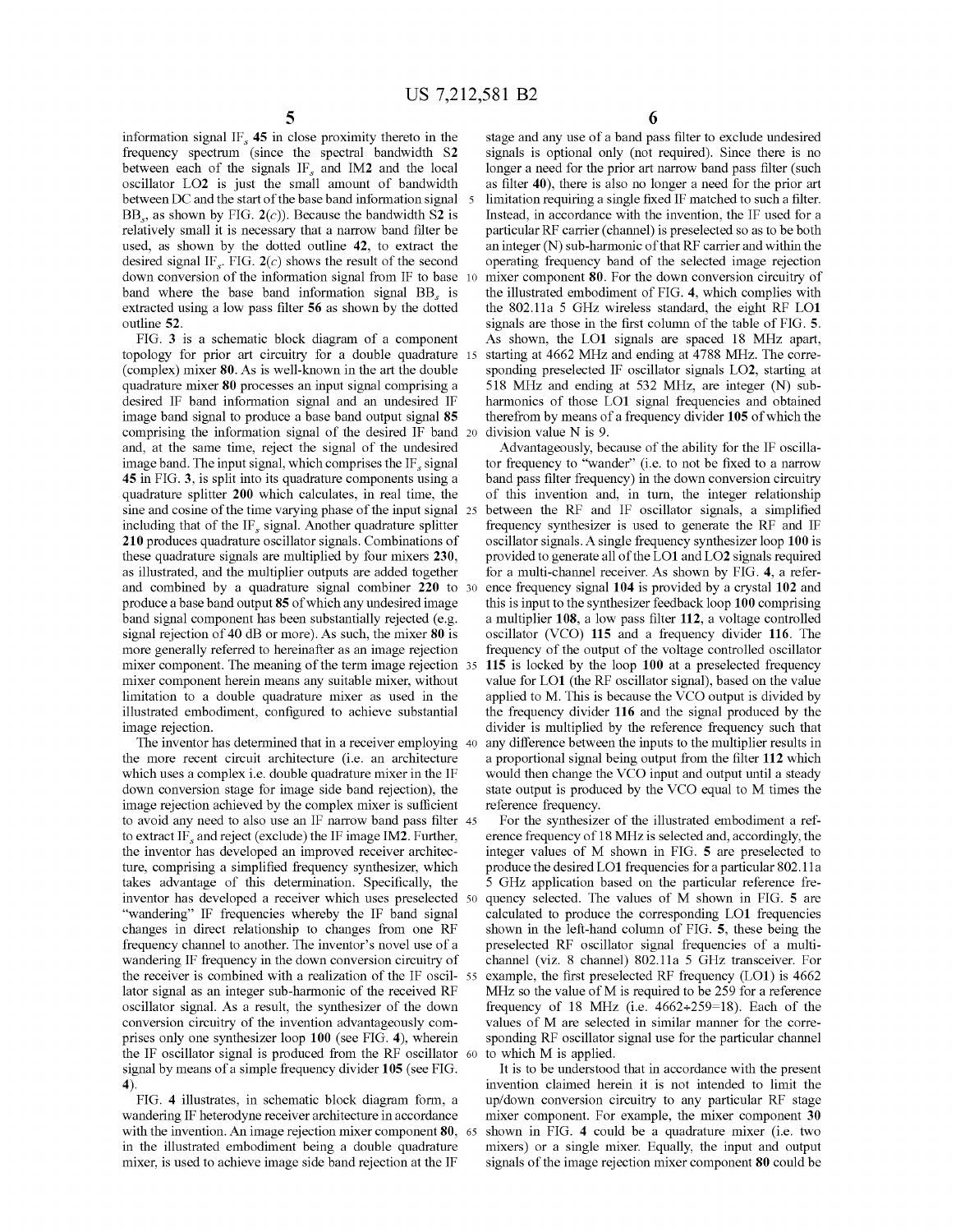30

real or complex depending upon the specific circuit con figuration selected for a particular application. It is also to be understood that although the exemplary circuitry shown in FIG. 4 does not include a band pass filter (BPF) between the RF mixer 30 and the image rejection mixer component 80, 5 it may be desired for a particular application to include such a filter. If such a BPF is selected for use, however, its pass band must be wide enough to encompass all desired IF bands in a multi-channel transceiver application and it may take the form of a real BPF, a complex BPF (producing gain in 10 the pass band) or a polyphase passive BPF.

It will be understood by persons skilled in the art that although the invention is illustrated herein with reference to down conversion circuitry in a receiver it may, also, be implemented in up conversion circuitry in a transmitter in 15 similar but reverse manner to the down conversion imple mentation herein described.

The individual electronic and processing functions uti lised in the foregoing described embodiment are, individu ally, well understood by those skilled in the art. It is to be 20 understood by the reader that a variety of other implemen tations may be devised by skilled persons for substitution.<br>Persons skilled in the field of radio communication design will be readily able to apply the present invention to an appropriate implementation means for a given application. 25

Consequently, it is to be understood that the particular embodiments shown and described herein by way of illus tration is not intended to limit the scope of the inventions claimed by the inventor which are defined by the appended claims.

What is claimed is:

1. Up conversion circuitry for use in a radio transceiver for up converting, in two stages, a base-band information signal to an RF information signal for transmission, wherein a first said stage converts said base band information signal 35 to an IF information signal and a second said stage converts said IF information signal to said RF information signal, said up conversion circuitry comprising:

- (a) an image rejection mixer component configured for up converting said base band information signal to said IF 40 information signal using an IF oscillator signal and achieving substantial image signal rejection;
- (b) a mixer component configured for up converting said IF information signal to said RF information signal using an RF oscillator signal; and, 45
- (c) a frequency synthesizer configured for generating each of said RF and IF oscillator signals wherein said IF oscillator signal is an integer (N) sub-harmonic of said RF oscillator signal and the frequency value of said IF frequency band of said image rejection mixer component. oscillator signal is selected to be within the operating 50

2. Up conversion circuitry according to claim 1 for use in a multiple channel radio transceiver wherein said frequency a multiple channel radio transceiver wherein said frequency synthesizer generates RF and IF oscillator signals for each 55 channel of said multiple channels and each said IF oscillator signal is of a different frequency from one said channel to another.

3. Up conversion circuitry according to claim 2 wherein said frequency synthesizer comprises a first frequency 60 divider configured for dividing each said RF oscillator signal frequency for each said channel by an integer value N to produce said IF oscillator signal for said channel.

4. A method for use in a radio transceiver for up convert ing, in two stages, a base band information signal to an RF 65 information signal wherein a first said stage converts said base band information signal to an IF information signal and

a second said stage converts said IF information signal to said RF information signal, said method comprising:

- (a) up converting said base band information signal to said IF information signal using image rejection up conversion means configured for achieving substantial image signal rejection and an IF oscillator signal;
- (b) up converting said IF information signal to said RF information signal using an RF oscillator signal; and,
- (c) generating each of said RF and IF oscillator signals wherein said IF oscillator signal is an integer (N) sub-harmonic of said RF oscillator signal, including selecting the frequency value of said IF oscillator signal to be within the operating frequency band of said image rejection up conversion means.

5. A method according to claim 4 for use in a multiple channel radio transceiver wherein said RF and IF oscillator signals are generated for each channel of said multiple channels and each said IF oscillator signal has a different frequency from one said channel to another.<br>6. A method according to claim 5 wherein said generating

comprises dividing each said RF oscillator signal frequency for each said channel by an integer value N to produce said IF oscillator signal for said channel.

7. An apparatus, comprising:

- means for up converting a base band information signal to an IF information signal, said up converting means comprising means for image rejection of the up con verted IF information signal up converted by said means for up converting a base band information signal to an IF information signal;
- means for up converting the IF information signal to an RF information signal; and
- means for synthesizing an oscillator frequency, said means for synthesizing an oscillator frequency being capable of generating an RF oscillator signal for said means for up converting the IF information signal to an RF information signal, or being capable of generating an IF oscillator signal for said means for up converting a base band information signal to an IF information signal, or combinations thereof, wherein the wherein the IF oscillator signal comprises a frequency being an integer sub-harmonic of an RF carrier within an operating frequency band of said means for up converting a base band information signal to an IF information signal.

8. An apparatus as claimed in claim 7, further comprising means for dividing the RF oscillator signal for a given channel by the integer value of the integer sub-harmonic to produce the IF oscillator signal for the channel.

9. An apparatus as claimed in claim 7, wherein the IF oscillator signal has a different frequency from one channel to another channel.

10. An apparatus as claimed in claim 7, wherein the RF oscillator signal is approximately 18 MHz apart from chan nel to channel and the integer value of the integer sub approximately 2 MHz apart from channel to channel.

11. An apparatus as claimed in claim 7, wherein said means for synthesizing an oscillator frequency is capable of generating the RF oscillator signal having values in com pliance with an IEEE 802.11 type standard or the like.

12. A transceiver, comprising:

a receiver; and

a transmitter, said transmitter comprising:

an IF up converter circuit capable of up converting a base band information signal to an IF information signal, said IF up converter circuit comprising an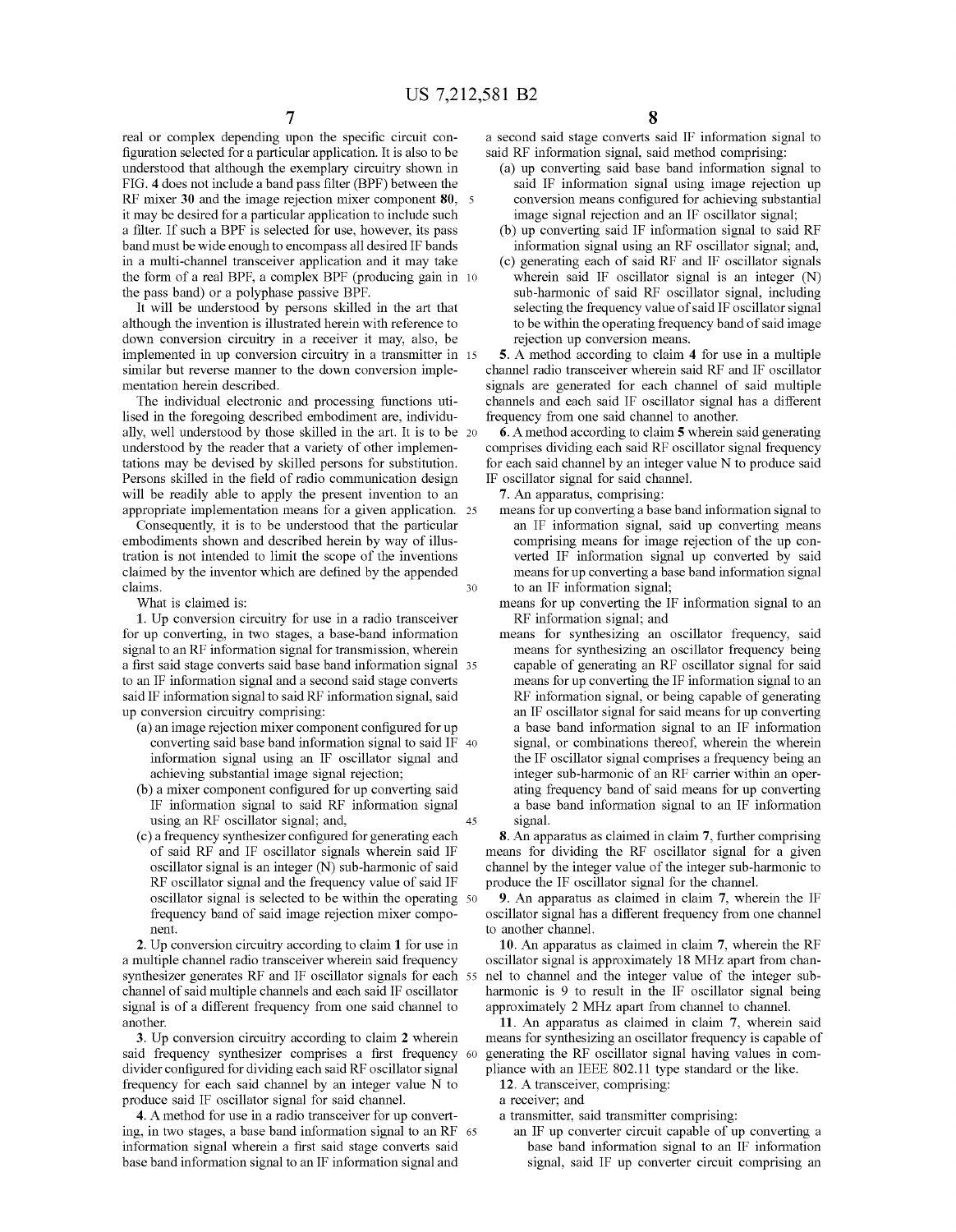image rejection circuit capable of rejecting an image of the up converted IF information signal up con verted by said IF up converter circuit;

- an RF up converter circuit capable of up converting the IF information signal to an RF information signal; 5 and
- a frequency synthesizer capable of synthesizing an oscillator frequency, said frequency synthesizer being capable of generating an RF oscillator signal for said RF up converter circuit, or being capable of 10 generating an IF oscillator signal for said IF up converter circuit or combinations thereof, wherein the wherein the IF oscillator signal comprises a frequency being an integer sub-harmonic of an RF carrier within an operating frequency band of said IF 15 up converter circuit.

13. A transceiver as claimed in claim 12, further com prising a divide by N circuit capable of dividing the RF oscillator signal for a given channel by the integer value of the integer sub-harmonic to produce the IF oscillator signal 20 for the channel.

14. A transceiver as claimed in claim 12, wherein the IF oscillator signal has a different frequency from one channel to another channel.

15. A transceiver as claimed in claim 12, wherein the RF 25 oscillator signal is approximately 18 MHz apart from chan nel to channel and the integer value of the integer sub approximately 2 MHz apart from channel to channel.

16. A transceiver as claimed in claim 12, wherein said 30 frequency synthesizer circuit is capable of generating the RF oscillator signal having values in compliance with an IEEE 802.11 type standard or the like.

17. An apparatus, comprising:

an IF up converter circuit capable of up converting a base 35 band information signal to an IF information signal,

said IF up converter circuit comprising an image rejec tion circuit capable of rejecting an image of the up converted IF information signal up converted by said IF up converter circuit;

- an RF up converter circuit capable of up converting the IF information signal to an RF information signal; and
- a frequency synthesizer capable of synthesizing an oscil lator frequency, said frequency synthesizer being capable of generating an RF oscillator signal for said RF up converter circuit, or being capable of generating an IF oscillator signal for said IF up converter circuit, or combinations thereof, wherein the wherein the IF oscillator signal comprises a frequency being an integer frequency band of said IF up converter circuit.

18. An apparatus as claimed in claim 17, further com prising a divide by N circuit capable of dividing the RF oscillator signal for a given channel by the integer value of the integer sub-harmonic to produce the IF oscillator signal for the channel.

19. An apparatus as claimed in claim 17, wherein the IF oscillator signal has a different frequency from one channel to another channel.

20. An apparatus as claimed in claim 17, wherein the RF oscillator signal is approximately 18 MHz apart from chan nel to channel and the integer value of the integer sub approximately 2 MHz apart from channel to channel.

21. An apparatus as claimed in claim 17, wherein said frequency synthesizer circuit is capable of generating the RF oscillator signal having values in compliance with an IEEE 802.11 type standard or the like.